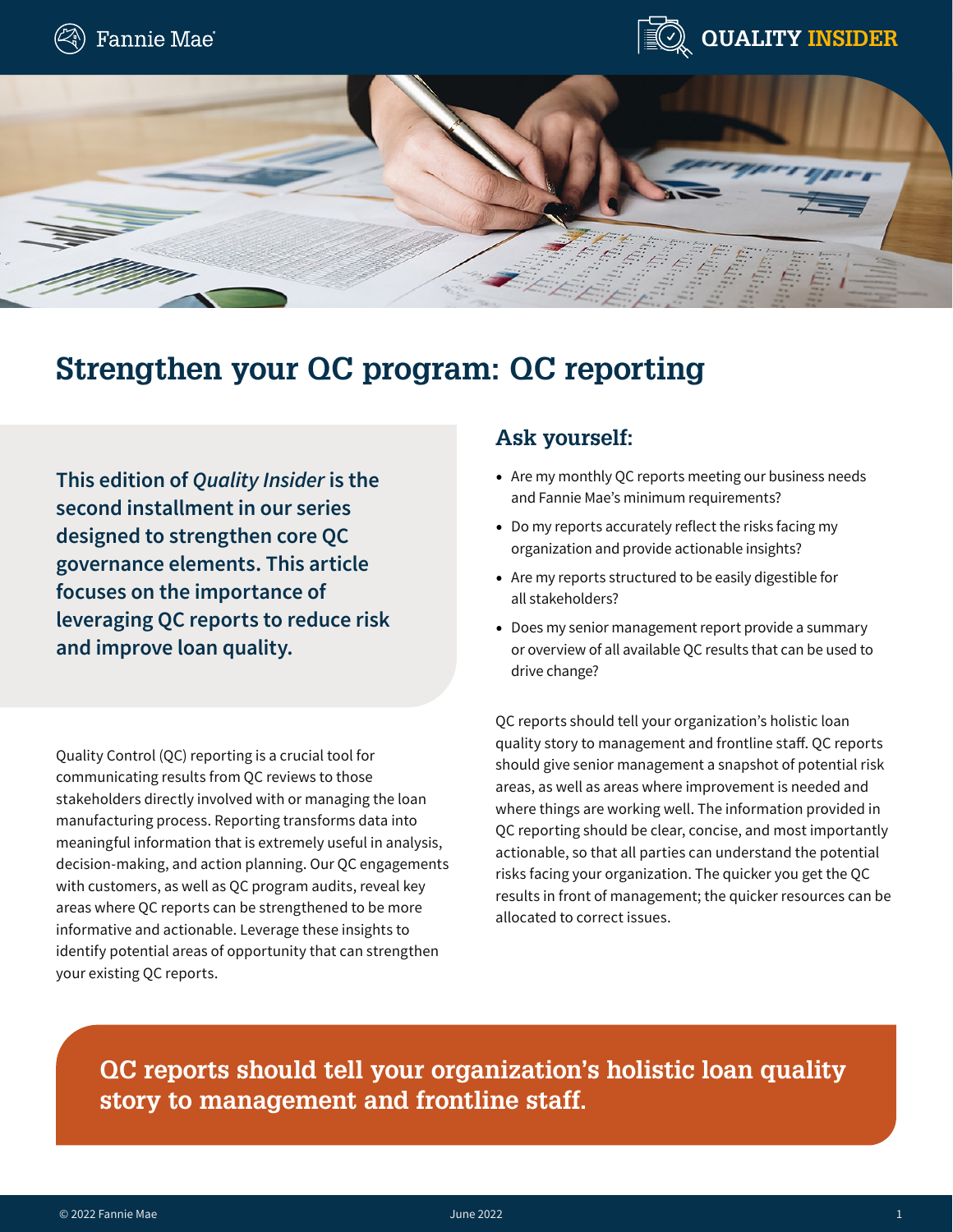## **What is Fannie Mae observing?**

QC reporting does **not** include the minimum *Selling Guide* requirements:

|                             | Gap / Frequently missing<br>in reports                                                                                      | <b>Why Behind the Guide</b>                                                                                                                                                                                                                                                                                                                                                                                                                                                                                                                                                                                                                                                                                                                                                                            |
|-----------------------------|-----------------------------------------------------------------------------------------------------------------------------|--------------------------------------------------------------------------------------------------------------------------------------------------------------------------------------------------------------------------------------------------------------------------------------------------------------------------------------------------------------------------------------------------------------------------------------------------------------------------------------------------------------------------------------------------------------------------------------------------------------------------------------------------------------------------------------------------------------------------------------------------------------------------------------------------------|
| Prefunding                  | • communication to the source<br>responsible for resolving the<br>defects and documenting the<br>resolutions of the defects | Communication is the key component used to correct and prevent defects.<br>It's important to document all notifications to the responsible employee or<br>department and keep a record of the defect resolution. To bring collective<br>awareness, be sure to share the cited defects with all appropriate areas<br>of operations.                                                                                                                                                                                                                                                                                                                                                                                                                                                                     |
|                             | • monthly reporting to senior<br>management                                                                                 | Monthly reporting allows all levels of management to monitor and evaluate the<br>quality of the loan origination process. Quality risk should be a key performance<br>indicator (KPI) for your organization. Timely QC reporting is critical to effective<br>quality risk management. Summarizing all quality data in one report allows<br>management to address this KPI in the aggregate (i.e., what are you seeing<br>holistically across all your samples?).                                                                                                                                                                                                                                                                                                                                       |
|                             |                                                                                                                             | • The QC results should be illustrative and easily digestible so management<br>can identify trends with the ultimate goal of reducing financial exposure and<br>utilizing resources effectively.                                                                                                                                                                                                                                                                                                                                                                                                                                                                                                                                                                                                       |
|                             |                                                                                                                             | • Senior management should get one monthly report with summaries of both<br>prefunding and post-closing QC results.                                                                                                                                                                                                                                                                                                                                                                                                                                                                                                                                                                                                                                                                                    |
| Prefunding and post-closing |                                                                                                                             | • The QC report should identify individual loan-level issues and include defect<br>trending at least at the subcategory level. The more granular trending is<br>the better. Defect trending leads to action planning and corrective action<br>prevents similar defects from reoccurring.                                                                                                                                                                                                                                                                                                                                                                                                                                                                                                               |
|                             |                                                                                                                             | • Third-party QC vendor (if applicable): The required 10% vendor review results<br>should also be included in your monthly management report. Visibility into<br>QC vendor accuracy and performance is vital to understanding if the vendor<br>is consistently performing its function accurately. This is imperative to<br>effective QC.                                                                                                                                                                                                                                                                                                                                                                                                                                                              |
|                             | • description of the<br>sample selection (for all<br>samples tested)                                                        | Effective QC reporting should clearly demonstrate the correlation between the<br>sample selections and the defects cited. If QC reviews reveal a spike of a certain<br>defect type in the sample selection, this could indicate an emerging trend and<br>an alert to continue sampling loans with similar identified characteristics. If<br>results of the QC reviews indicate minimal risk, you may want to change your<br>sampling criteria. Maintain consistent sampling criteria for at least a three-<br>month period to allow adequate time for trends to emerge. As a best practice,<br>sample descriptions should reflect the amount of risk the sample represents<br>(e.g., "self-employment income defects are our top driver and we originated 8%<br>of our volume with this income type"). |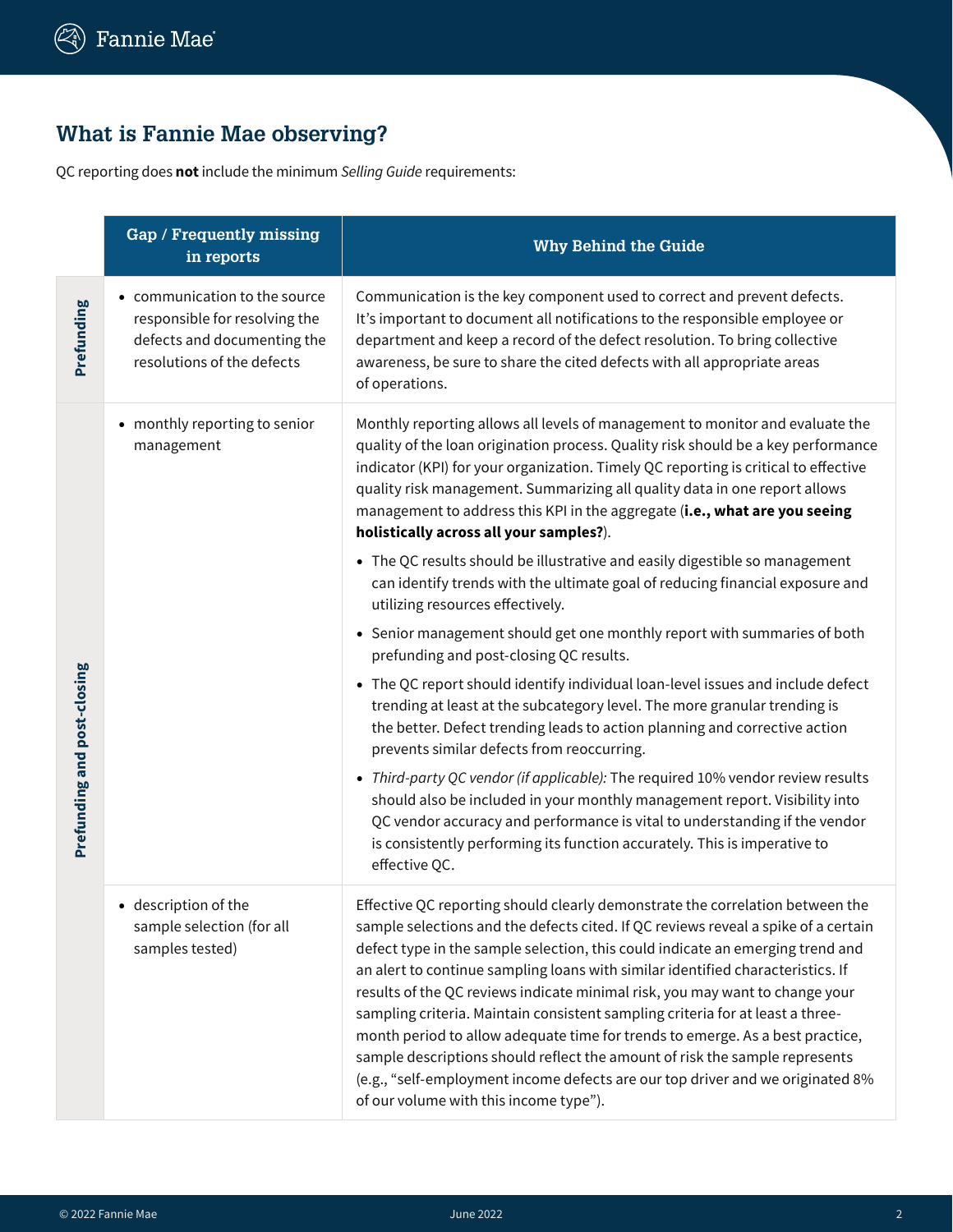|                                         | <b>Gap / Frequently missing</b><br>in reports                                                                                                                  | <b>Why Behind the Guide</b>                                                                                                                                                                                                                                                                                                                                                                                                                                                                                                                                                                                                                                                                                                                                                                                                                                                                                                                  |
|-----------------------------------------|----------------------------------------------------------------------------------------------------------------------------------------------------------------|----------------------------------------------------------------------------------------------------------------------------------------------------------------------------------------------------------------------------------------------------------------------------------------------------------------------------------------------------------------------------------------------------------------------------------------------------------------------------------------------------------------------------------------------------------------------------------------------------------------------------------------------------------------------------------------------------------------------------------------------------------------------------------------------------------------------------------------------------------------------------------------------------------------------------------------------|
| Prefunding and post-closing (continued) | • defect trending information                                                                                                                                  | • Month-over-month defect trending allows you to review several months at<br>a glance. You'll need aggregate data to identify trends so reviewing trends<br>allows you to determine if specific defects are worsening or improving.<br>Trending helps identify issues and determine if any action plans should<br>be implemented.                                                                                                                                                                                                                                                                                                                                                                                                                                                                                                                                                                                                            |
|                                         |                                                                                                                                                                | While trending at the category level meets Fannie Mae's Selling<br>Guide requirements, a best practice is to trend defects at the<br>subcategory or detail level to identify the root cause of a defect<br>trend. For example, trending at the category level of "income"<br>does not provide the actual defect issue. Was the file missing<br>income documentation or was the income calculated incorrectly?<br>These are two distinct types of defects.                                                                                                                                                                                                                                                                                                                                                                                                                                                                                    |
| Post-closing                            | • final defect rate for the<br>results of the current review<br>period (after resolution of the<br>initial QC defects)                                         | • Fannie Mae requires the final defect rate be reflected in your QC report. This<br>rate is calculated after responses and resolutions have been completed.<br>• The defect rate data should be trended and presented to your senior<br>management so that it's actionable. Over- or under-reporting your defect rate<br>will not paint a true picture of loan quality.<br>• If your final defect rate is constantly trending above your target rate, then<br>action should be taken. Actions could include improving calibration with<br>investor eligibility standards and implementing action plans to address the<br>root cause of defect drivers.<br>• Ensure defect rate information is published after all rebuttals have been<br>received and resolved in the required 120-day QC cycle.<br>• Note: If your QC cycle exceeds the 120-day requirement by more than 30 days,<br>you must report this to your Fannie Mae QC specialist. |
|                                         | · distinguishing between<br>defects related to compliance<br>(federal, state, or local<br>laws and regulations)<br>and underwriting and<br>eligibility defects | The most important element to support Fannie Mae's mission of facilitating<br>equitable and sustainable access to homeownership is for lenders to originate<br>loans that meet compliance requirements and have high credit quality.<br>Separating compliance defects from credit defects in QC reporting is necessary<br>to identify potential compliance gaps.                                                                                                                                                                                                                                                                                                                                                                                                                                                                                                                                                                             |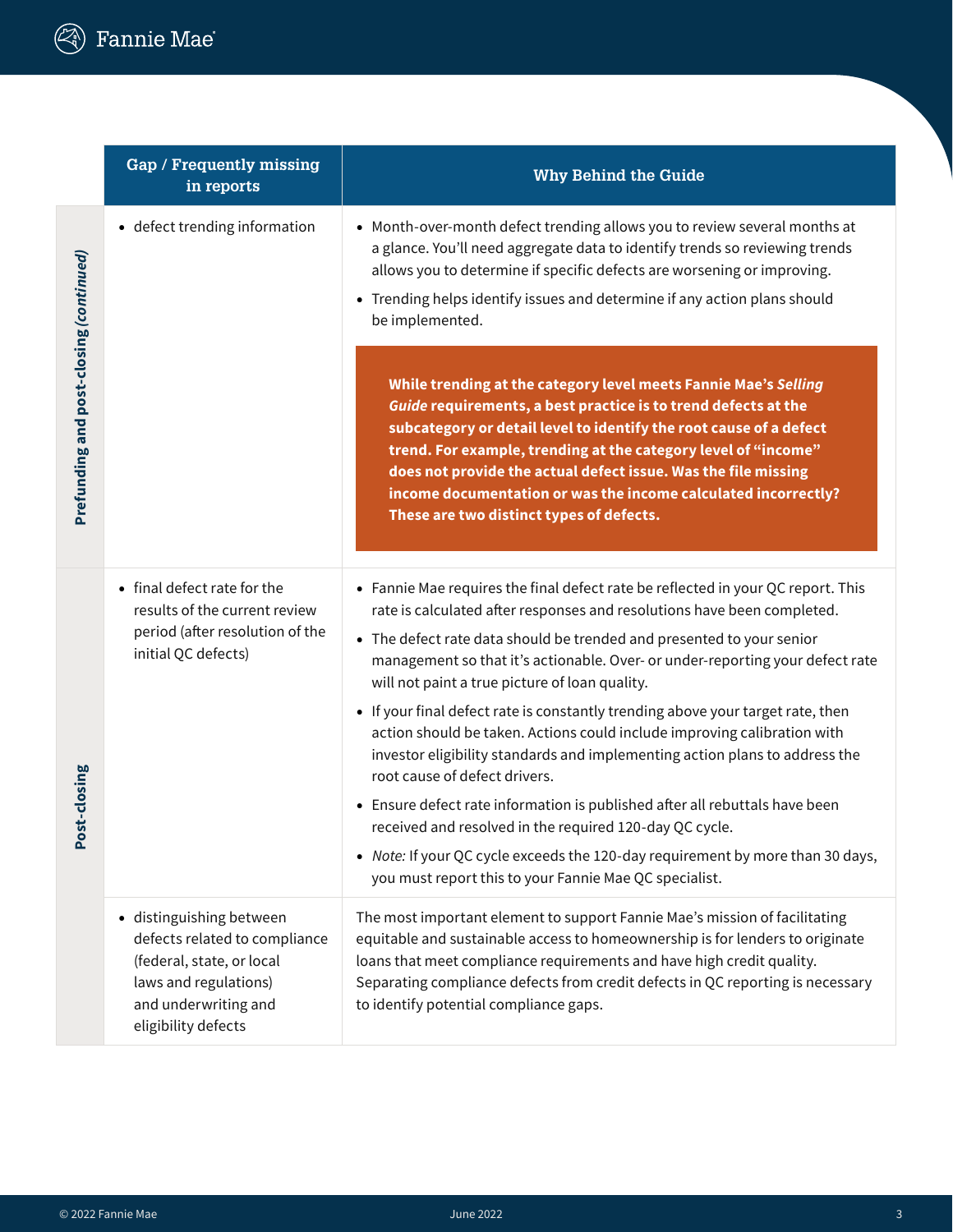|                          | Gap / Frequently missing<br>in reports                                                                                                                                                                          | <b>Why Behind the Guide</b>                                                                                                                                                                                                                                                                                                                                                                                                                                                                                                                                                                                                                                                                                                                                                                                                                                                                                                                                                                       |
|--------------------------|-----------------------------------------------------------------------------------------------------------------------------------------------------------------------------------------------------------------|---------------------------------------------------------------------------------------------------------------------------------------------------------------------------------------------------------------------------------------------------------------------------------------------------------------------------------------------------------------------------------------------------------------------------------------------------------------------------------------------------------------------------------------------------------------------------------------------------------------------------------------------------------------------------------------------------------------------------------------------------------------------------------------------------------------------------------------------------------------------------------------------------------------------------------------------------------------------------------------------------|
| Post-closing (continued) | • using consistent<br>methodology and<br>terminology across each type<br>of review and results (random<br>results reported separately<br>from discretionary results)                                            | • Fannie Mae requires random and discretionary samples in the post-closing<br>review process. Random samples are compiled from your entire book of<br>business, while discretionary samples are used to target high-risk pockets of<br>the origination book.<br>• It is important to highlight the review results of the higher-risk transactions<br>separately from the random reviews. The results from the random reviews<br>can be extrapolated over the entire book of business, while the discretionary<br>results provide insight into potential risks your organization is facing.<br>• Note: Utilizing the same defect taxonomy in pre-funding and post-closing<br>reviews will generate consistency, clarity, and action planning across<br>your organization.                                                                                                                                                                                                                          |
|                          | • QC results properly<br>categorized using the defect<br>severity levels defined in the<br>lender's QC plan, including<br>assigning the highest severity<br>level to loans ineligible for<br>sale to Fannie Mae | • Fannie Mae's minimum requirement is that lenders have one severity level<br>reserved for defective loans classified as ineligible for sale to Fannie Mae.<br>However, we recommend implementing at least two or three levels of defect<br>severity. Two severity levels allow a lender to clearly differentiate between<br>investor ineligibility and all other manufacturing defects; three severity levels<br>allow a greater level of granularity in categorizing the impact of a defect and<br>can help prioritize levels of remediation. Having more than three severity<br>levels can occasionally make it more difficult to classify defects consistently.<br>Ultimately, the number of severity levels utilized should be determined by<br>what best fits your institution's QC defect taxonomy framework.<br>• As a best practice, we recommend utilizing Fannie Mae's Loan Defect<br>Taxonomy to categorize your defects. Alternatively, you can develop your own<br>defect taxonomy. |
|                          | • intended corrective actions<br>and action plans                                                                                                                                                               | • One of the biggest gaps identified by Fannie Mae is lack of corrective action<br>and action planning against an observed defect. When QC reports reveal<br>defect trends, it's vital to analyze the defect root cause and remedy the issue.<br>• Fannie Mae requires action plan reporting to ensure lenders are actively<br>managing to their quality metrics and remediating identified trends. Effective<br>action planning helps improve the manufacturing process, reduce defects,<br>and ultimately reduce costs.                                                                                                                                                                                                                                                                                                                                                                                                                                                                         |